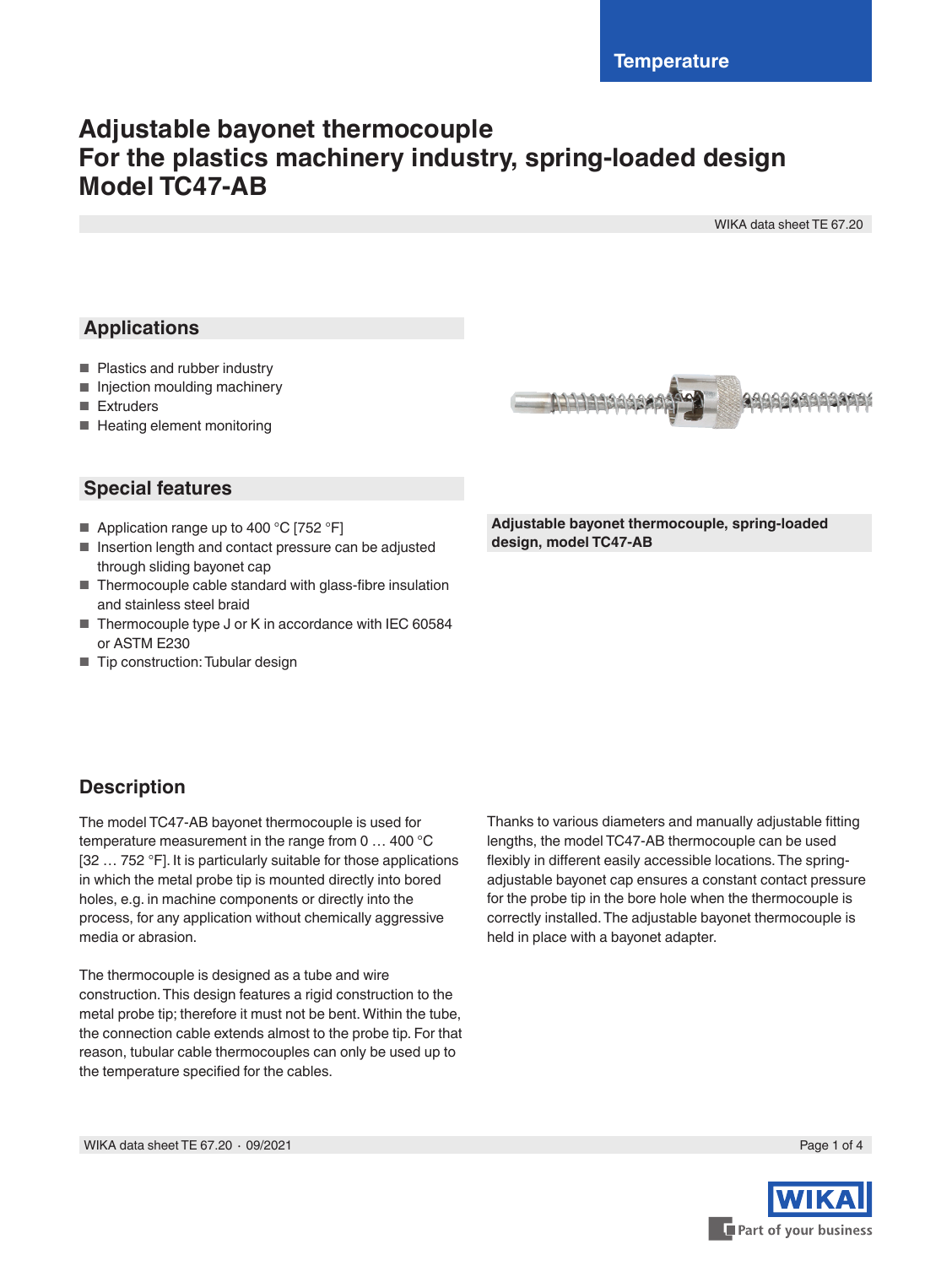### **Sensor**

#### **Measuring element**

As measuring elements, for the model TC47-AB, WIKA uses the following thermocouples:

- 1 x type J (Fe-CuNi)
- 1 x type K (Ni-CrNi)

The accuracy class of the thermocouple corresponds to class 2 of the international standard IEC 60584. On request, the model TC47-AB thermocouples can also be delivered in a standard tolerance in accordance with ASTM E230. Since the values of the two standards differ only slightly, we recommend that you use thermocouples in accordance with IEC 60584.

For detailed specifications for thermocouples, see IEC 60584-1 or ASTM E230 and Technical information IN 00.23 at www.wika.com.

#### **Tolerance value**

For the tolerance value of thermocouples, a cold junction temperature of 0 °C has been taken as the basis.

#### **Comparison IEC 60584 and ASTM E320**



## **Probe tip**

Design: Rigid tube, chamfered tip 120° Material: Stainless steel Diameter d: 6 mm Length A: 10 mm Other versions on request

For temperature measurement in a solid body, the diameter of the bore into which the probe is inserted, should be no more than 1 mm larger than the probe diameter.

#### **Probe tip designs**

The model TC47-AB has two different variants:



The thermocouple will be delivered as a single thermocouple with an ungrounded measuring point, unless explicitly specified otherwise.

## **Thermocouple cable**

As an insulation material for the model TC47-AB thermocouple, WIKA uses glass fibre as standard. An additional braid from stainless steel offers an excellent protection for the cable against mechanical damage.

The individual wires correspond to the selected thermocouple. The cross-section is min. 0.22 mm<sup>2</sup> [24 AWG]

The thermocouple termination end can be supplied ready for connection or fitted with a thermocouple connector in a standard or miniature design as an option.

#### **Colour coding of thermocouple cable**

| <b>Thermocouple</b> | <b>Standard</b>         | <b>Positive</b> | <b>Negative</b> |
|---------------------|-------------------------|-----------------|-----------------|
| Type J              | IEC 60584               | <b>Black</b>    | White           |
|                     | ASTM E230               | Red             | White           |
|                     | DIN 43714 <sup>1)</sup> | <b>Blue</b>     | Red             |
| Type K              | IEC 60584               | Green           | White           |
|                     | ASTM E230               | Red             | Yellow          |

1) DIN 43714 is no longer valid. It has been replaced by IEC 60584.

For type J thermocouples, however, WIKA continues to offer the colour coding in accordance with DIN 43714. The thermovoltage characteristic corresponds to type J of the current standard IEC 60584.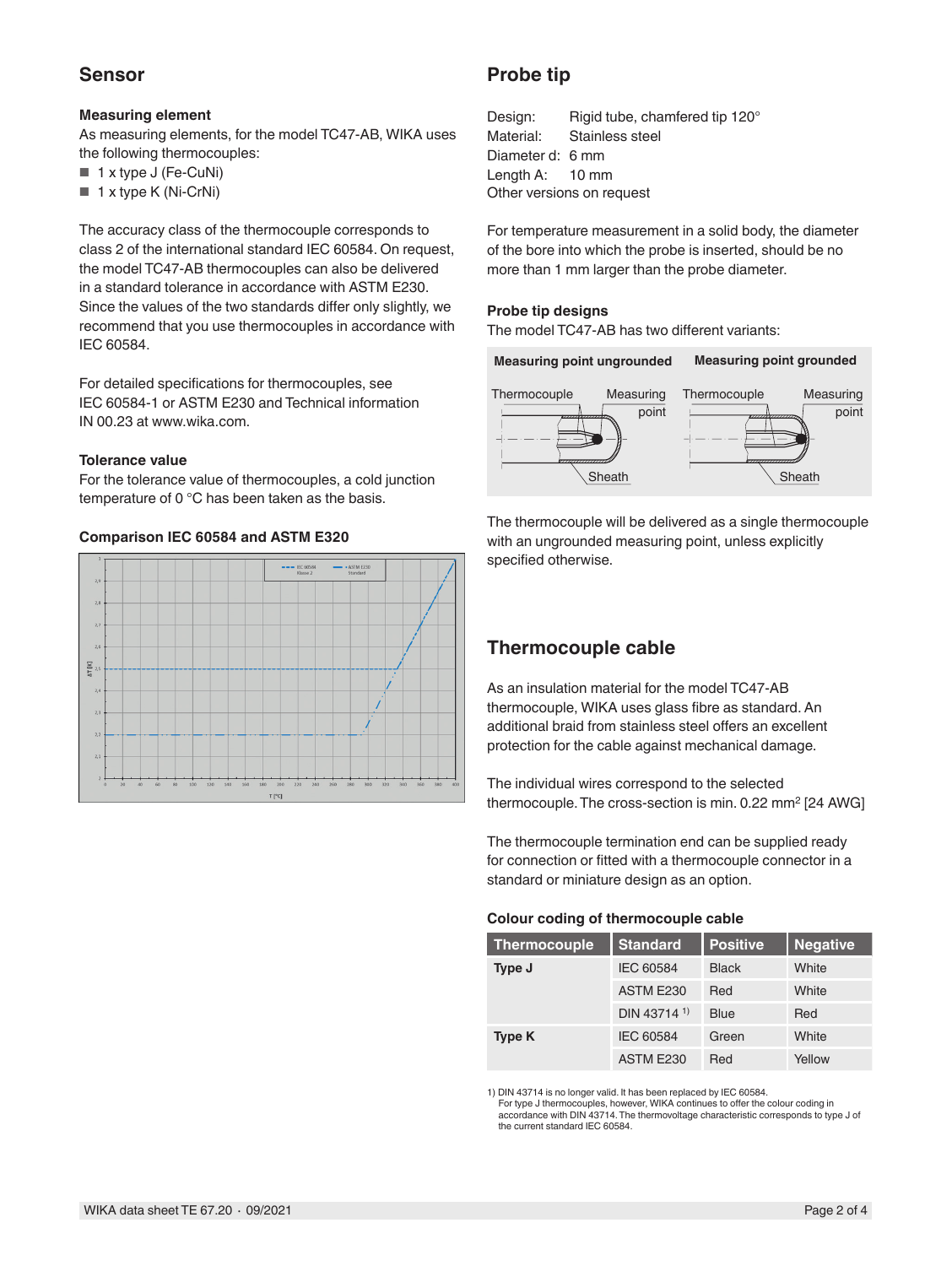## **Process connection**

The thermocouple is fixed with a bayonet cap on a matching screw-in bayonet connector.

Through setting the bayonet cap with the spring, the insertion length and the contact pressure can be matched to the application. The bayonet cap will always be delivered fitted with the spring.

The screw-in bayonet connector is not included in the standard scope of delivery. It can also be supplied fitted as an option.

For screw-in bayonet connectors and bayonet caps, various versions are available. The screw-in bayonet connector can also be ordered as a separate accessory or spare part.



| <b>Probe diameter</b> | <b>Process</b><br>connection | <b>Nominal size</b> | Nipple bore | Spanner width | Order number<br><b>Threaded nipple</b> |
|-----------------------|------------------------------|---------------------|-------------|---------------|----------------------------------------|
|                       |                              | <b>NS</b>           | ØNB         | <b>SW</b>     |                                        |
| 6                     | $M10 \times 1$               | 12                  | 6.4         | 14            | 3120914                                |
|                       | $M14 \times 1.5$             | 14                  | 8.4         | 17            | 3366788                                |
|                       | $G\frac{1}{4}B$              | 14                  | 8.4         | 17            | 3118927                                |
|                       | $G \frac{3}{8} B$            | 14                  | 8.4         | 17            | 3118901                                |

Material: Brass, nickel-plated

#### **Electrical connection**

The model TC47-AB is delivered as standard with bare wire ends.

Optionally, a thermocouple connector in standard or miniature design can be fitted.

The maximum permissible temperature at the plug is 85 °C.